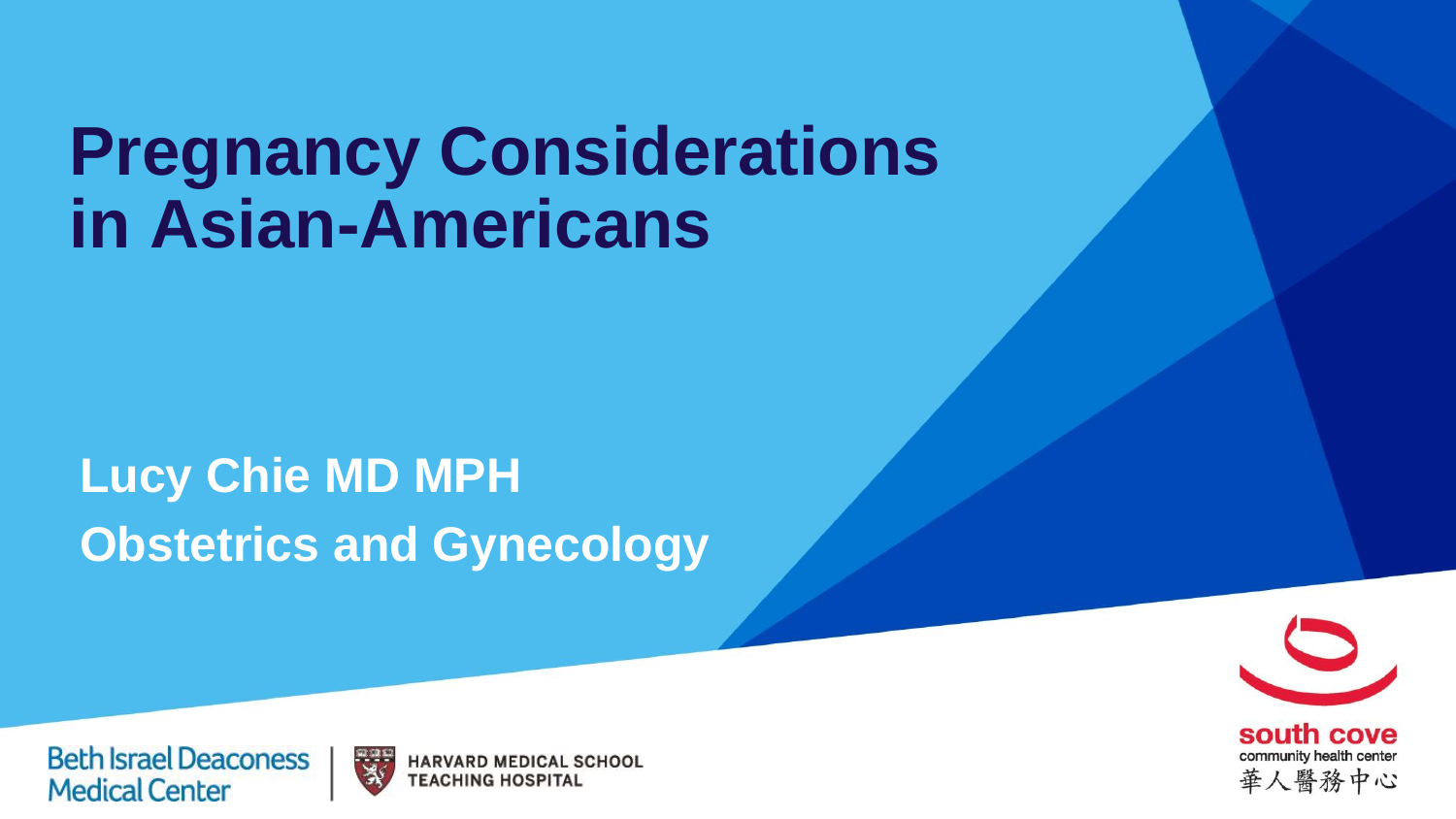### **Common Prenatal Care Issues**

| <b>Perinatal Mental Health Conditions</b> 1 in 5 |                               |
|--------------------------------------------------|-------------------------------|
| Gestational Diabetes                             | $10 - 20\%$                   |
| <b>Hepatitis B</b>                               | AAPI account for 50% US cases |
| <b>COVID 19</b>                                  | Over 200,000 US cases         |

**Beth Israel Deaconess Medical Center** 



**HARVARD MEDICAL SCHOOL TEACHING HOSPITAL** 



Bauman et al. MMWR 2020. Shah et al, JAMA 2021.

Roberts et al, NHANES Hepatology 2015. CDC Tracker, accessed April 2022.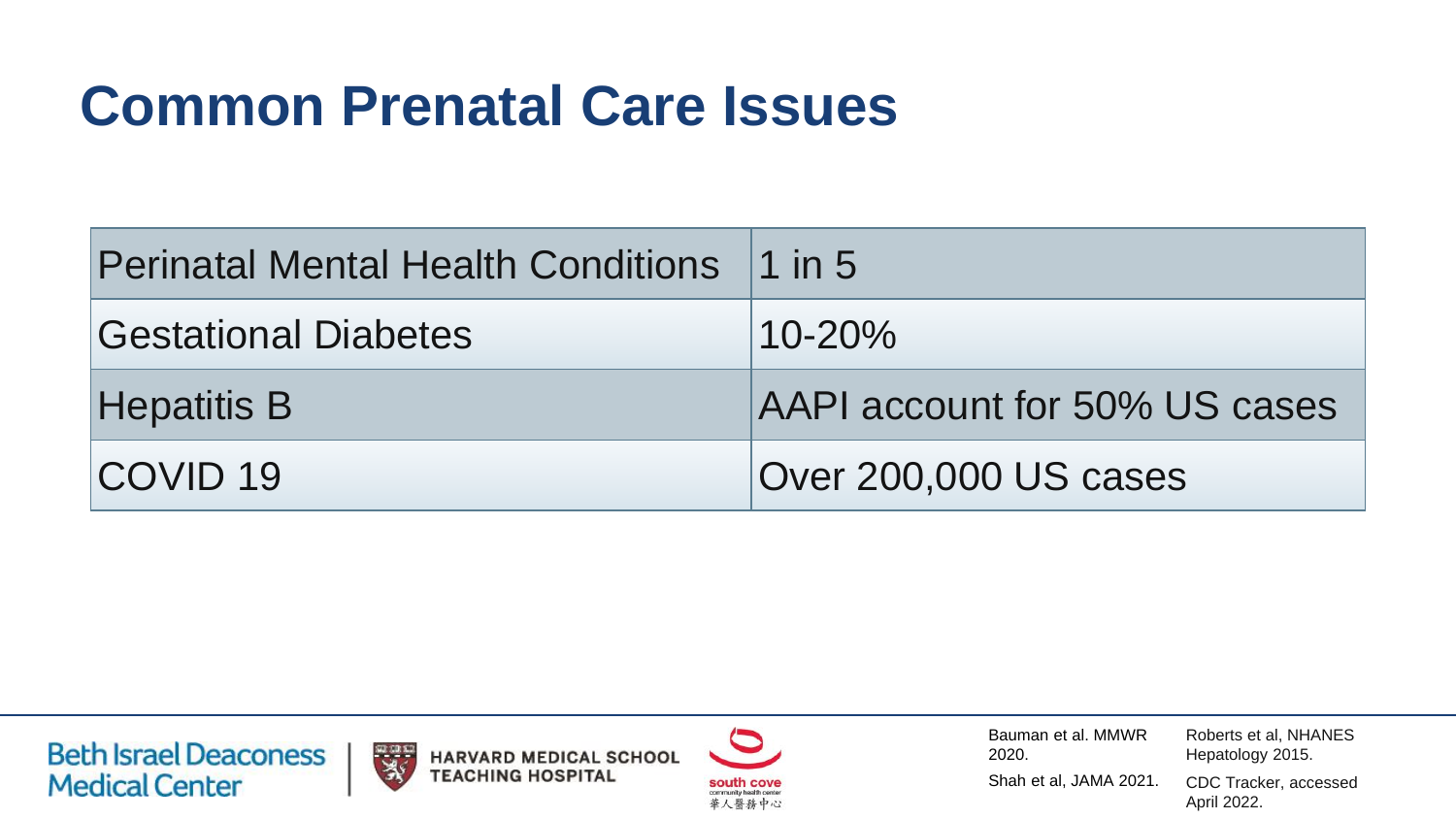## **Perinatal Mental Health Conditions**

- Most common complication of pregnancy
- Only 1 in 4 get treatment
- A leading cause of preventable maternal deaths
- Associated with less engagement in medical care, poor nutrition, preterm delivery, low birth weight, breastfeeding challenges, poorer infant bonding and interactions
- Asian Americans face many barriers to diagnosis and treatment



**Beth Israel Deaconess Medical Center** 



**HARVARD ME** 



Byatt et al 2015 OBGYN Trost et al 2021 CDC MMRC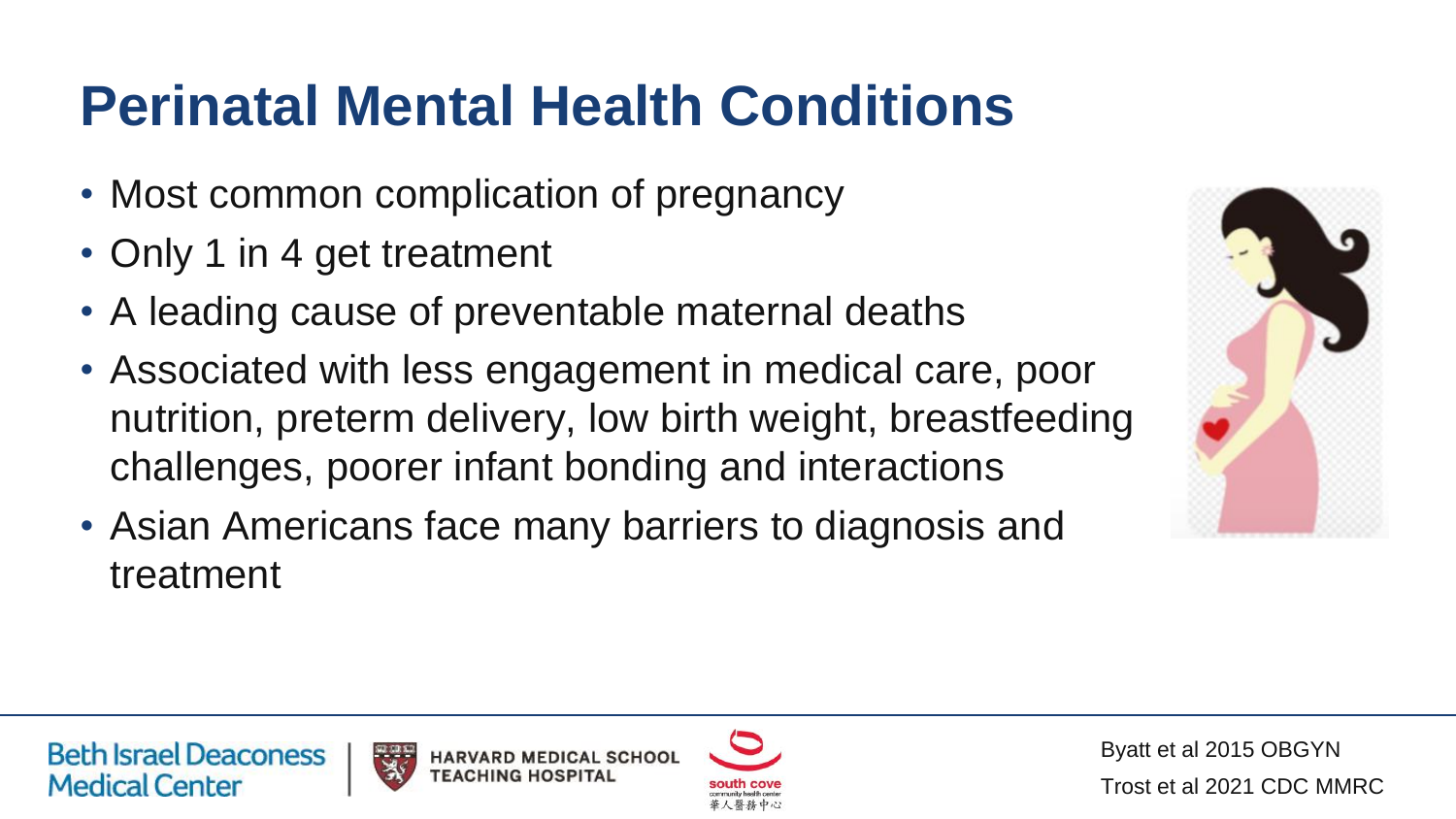## **Gestational Diabetes Rising in US**

- Associated with increased risk of
	- Macrosomia
	- Cesarean
	- Hypertensive Disorders
	- Future Type 2 Diabetes
- Possible modifiable risk factors
	- Nutrition & Exercise
	- Environmental factors

Overall and by race and ethnicity A





**HARVARD MEDICAL SCHOOL EACHING HOSPITA** 



Shah et al, JAMA 2021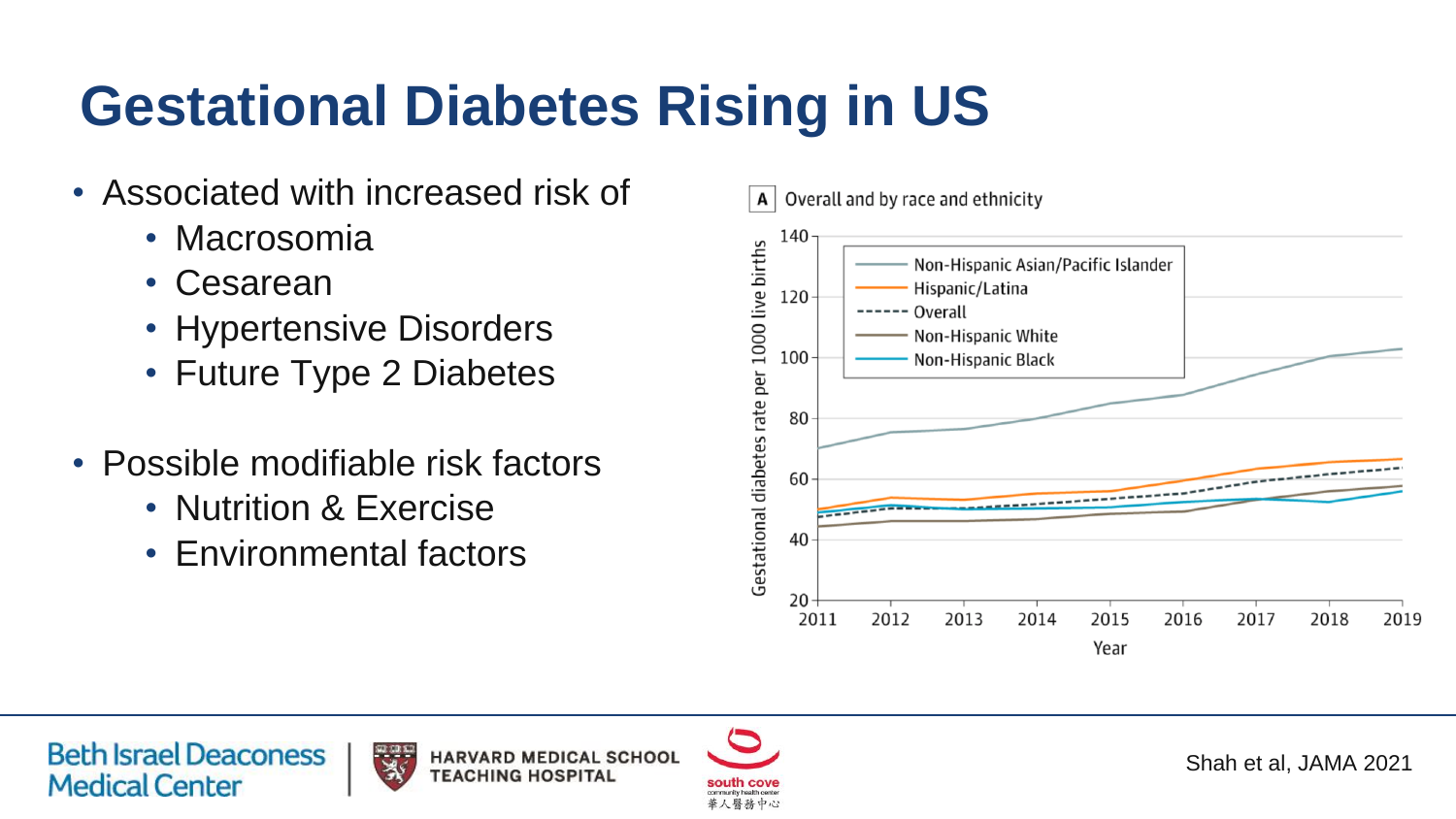# **Hepatitis B**

- Screen for hepatitis B
- Screen for immunity
- Hepatitis B vaccination safe during pregnancy
- Universal hepatitis B vaccination for infants
- For those born to patients with hepatitis B, HBIG and hepatitis B vaccine for infant immediately after birth reduces vertical transmission
- Breastfeeding is safe

#### **Screening and Referral Algorithm for Hepatitis B Virus (HBV) Infection Among Pregnant Women**



**Beth Israel Deaconess Medical Center** 



**HARVARD MEDICAL SCHOOL TEACHING HOSPITAL** south cove community health cente

華人醫務中心